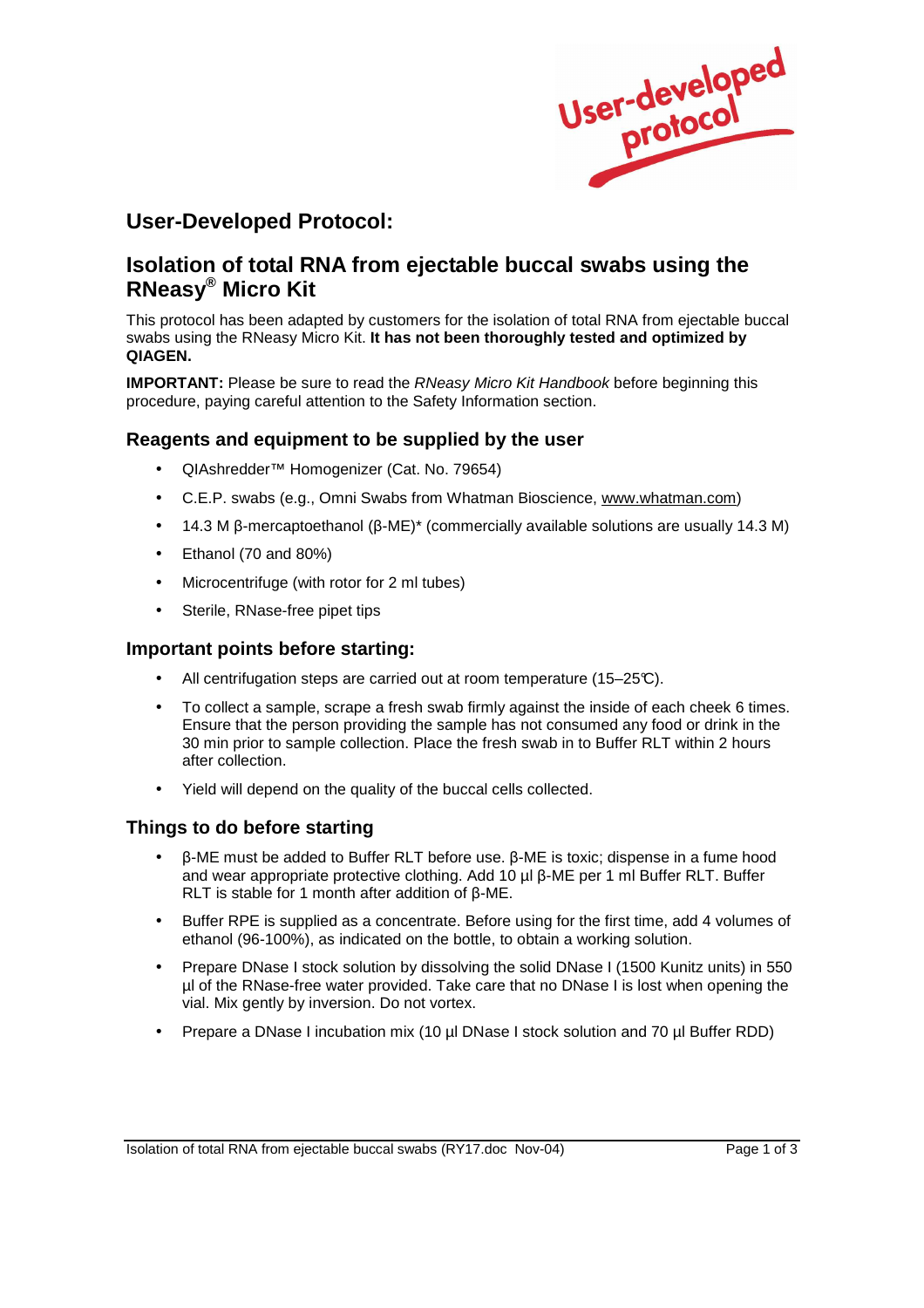

## **Procedure**

**1. Eject the buccal swab into a 1.5 ml microcentrifuge tube. Add 400 µl Buffer RLT and vortex for 1 min.** 

The ejectable swab is ejected into the microcentrifuge tube by pressing the stem end of the swab.

**Note:** Ensure  $\beta$ -ME has been added to Buffer RLT (see "Things to do before starting").

**2. Transfer the lysate and swab to a QIAshredder Mini Spin Column (in a 2 ml collection tube). Centrifuge for 5 min at maximum speed.** 

**Note:** It is important to transfer the swab and the lysate on to the QIAshredder spin column, to avoid any loss of RNA.

- **3. Add 1 volume (approx. 350 µl) of 70% ethanol to the homogenized lysate and mix well by pipetting. Do not centrifuge.**
- **4. Apply the sample to an RNeasy MinElute™ Spin Column in a 2 ml collection tube (supplied). Centrifuge at 8000 x g for 15 s and discard the flow-through.**
- **5. Add 350 µl Buffer RW1 to the RNeasy MinElute Spin Column and centrifuge at 8000 x g for 15 s. Discard the flow-through.\***
- **6. Pipet 80 µl of DNase I incubation mix directly onto the RNeasy MinElute silica-gel membrane. Incubate at room temperature (15–25°C) fo r 15 min.**
- **7. Add 350 µl Buffer RW1 to the RNeasy MinElute Spin Column, and centrifuge at 8000 x g for 15 s. Discard the flow-through and collection tube.\***
- **8. Transfer the RNeasy MinElute Spin Column into a fresh 2 ml collection tube (supplied). Pipet 500 µl Buffer RPE onto the RNeasy MinElute Spin Column. Centrifuge at 8000 x g for 15 s and discard the flow-through.**

**Note:** Buffer RPE is supplied as a concentrate. Ensure that ethanol is added to Buffer RPE before use (see "Things to do before starting").

**9. Add 500 µl of 80% ethanol to the RNeasy MinElute Spin column. Centrifuge at 8000 x g for 2 min. Discard the flow-through and collection tube.** 

Prepare the 80% ethanol with ethanol (96–100%) and the RNase-free water supplied with the kit.

- **10. Transfer the RNeasy MinElute Spin Column to a new 2 ml collection tube (supplied). Open the cap of the spin column, and centrifuge in a microcentrifuge at full speed for 5 min.**
- **11. To elute the RNA, transfer the spin column to a new 1.5 ml collection tube (supplied). Pipet 14 µl RNase-free water directly onto the center of the RNeasy silica-gel membrane. Centrifuge at maximum speed for 1 min.**

\* Flow-through contains buffer RW1 and is therefore not compatible with bleach. See the RNeasy Micro Handbook for safety information.

Isolation of total RNA from ejectable buccal swabs (RY17.doc Nov-04) Page 2 of 3